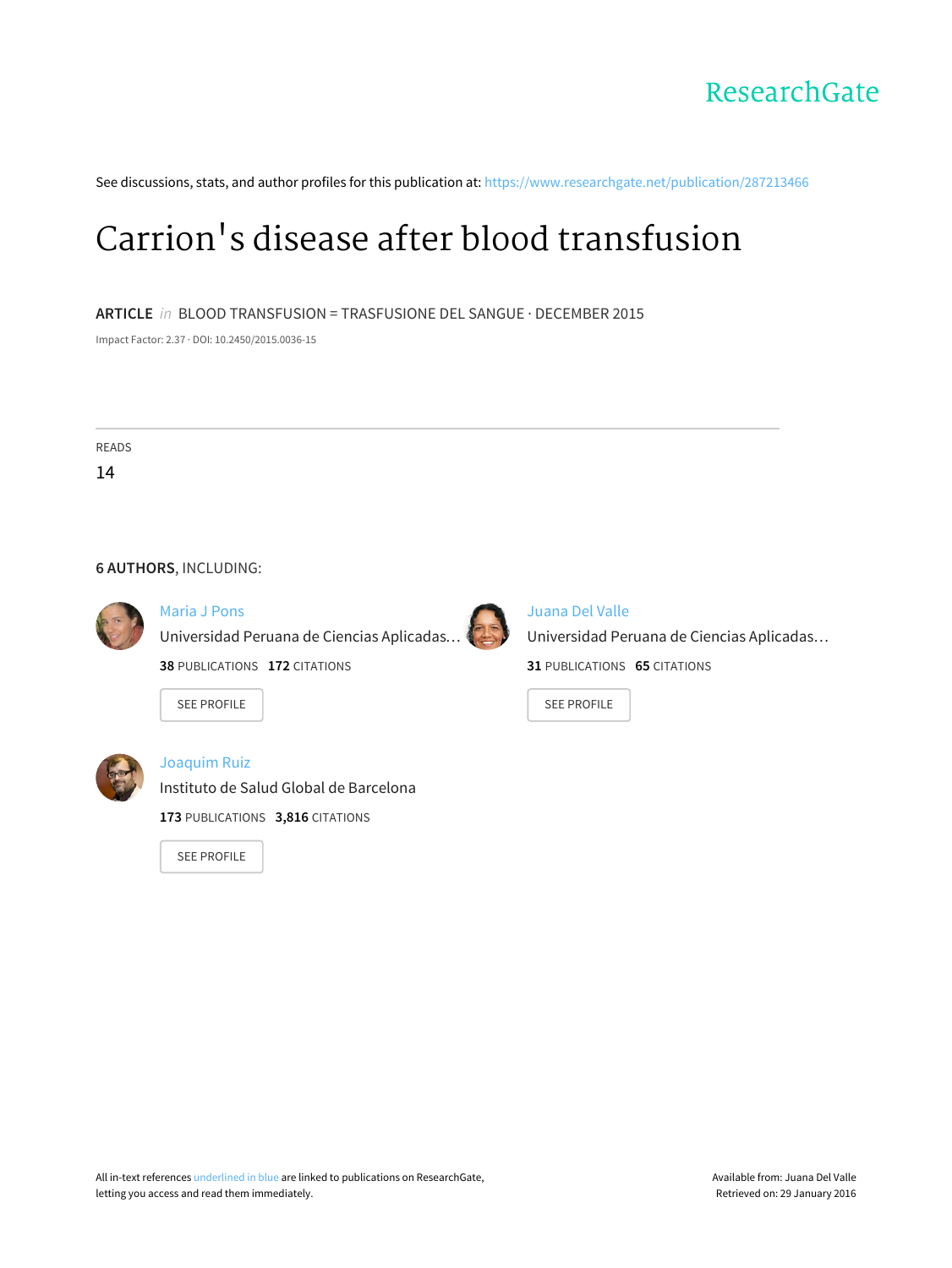# **Carrion's disease after blood transfusion**

Maria J. Pons<sup>1</sup>, Pedro Lovato<sup>2</sup>, Jaquelyne Silva<sup>2</sup>, Numan Urteaga<sup>2</sup>, Juana del Valle Mendoza<sup>1</sup>, Joaquim Ruiz<sup>3</sup>

<sup>1</sup> Research Centre of the Faculty of Health Sciences, Peruvian University of Applied Sciences - UPC, Lima, Peru; *2 Hematology Service, Regional Hospital of Cajamarca, Cajamarca, Peru; 3 ISGlobal, Barcelona Centre for International Health Research (CRESIB), Hospital Clínic - University of Barcelona, Barcelona, Spain*

# **Introduction**

*Bartonella bacilliformis* is a pathogen that is endemic in some areas of the Andean region of Peru, southern Ecuador and southern Colombia. This pathogen causes so-called Carrion's disease, a biphasic disease with acute and chronic phases (called Oroya fever and "Peruvian wart" respectively $1-3$ ). In the absence or delay of antibiotic treatment, the mortality rate in the acute phase is up to 88%<sup>1</sup>. The acute phase is characterised by fever and severe anaemia and may be followed, several weeks or months later, by the chronic eruptive phase due to endothelial cell proliferation<sup>2</sup>. No animal reservoir has been identified to date and it is considered that healthy carriers act as a pathogen reservoir in endemic areas<sup>4</sup>.

*B. bacilliformis* is transmitted by sand-fly bites by members of the *Lutzomyia* genus<sup>3</sup>, although other mechanisms have been proposed such as mother-to-child vertical transmission<sup>5</sup>, or transfer through contaminated blood during transfusions or accidental contact<sup>2</sup>. Several *Bartonella* spp., including *B. bacilliformis,* are able to survive in blood stored for long periods of time $6<sup>7</sup>$ . Moreover, in animal studies, infections have been induced by *Bartonella* spp.-infected blood<sup>8</sup>. Thus, it is known that there is a risk of transmitting members of the *Bartonella* genus by transfusion.

# **Case report**

A 47-year old male attended the outpatient clinic of the Hospital of Cajamarca, northern Peru, with anaemia, headache and dyspnoea, which had evolved over approximately 3 months. The patient had been diagnosed 2 years previously with chronic myeloid leukaemia and had been treated with imatinib 400 mg/day for the first year, after which the patient discontinued treatment.

Physical examination revealed pallor and splenomegaly, but not jaundice. Blood analysis showed a haematocrit of 10%, a haemoglobin of 3.3 g/dL, white blood cell count of  $5.0 \times 10^4/\text{mm}^3$  and a platelet count of  $3.4 \times 10^4/\text{mm}^3$ ; additionally bone marrow analysis showed the presence of myeloid blasts (18%) and basophils (21%), all findings compatible with chronic myeloid leukaemia in accelerated phase. The patient received several packs of red blood cells (RBC) and

platelet transfusion, and the imatinib treatment was restarted (600 mg/day). The patient was eventually discharged with a haemoglobin of 11.6 g/dL, total bilirubin of 0.8 mg/dL, and conjugated bilirubin of 0.4 mg/dL. He was periodically controlled during the subsequent months and given various RBC and platelet transfusions (Figure 1).

On day 117 after his first visit, the patient attended the Emergency Department again, presenting with anaemia, fever (38.8 ºC), acute bloody diarrhoea, pallor, jaundice and splenomegaly, being treated with ceftriaxone (2 g/day) and additional RBC and platelet transfusions.

Example 12 and 12 comparations and the shorter and the shorter of delay of transfissions (Figure 1).<br>
In the absence or delay of transfissions (Figure 1).<br>
mortality rate in the acute phase is characterised by fever the E Five days later (day 122), he developed additional anasarca and dyspnoea as well as pulmonary crackles, alanine transaminase and aspartate transaminase levels of 8 U/mL and 15 U/mL respectively and hyperbilirubinemia (total bilirubin: 6 mg/dL; conjugated bilirubin: 4.6 mg/dL) which suggested the need to withdraw the imatinib treatment. The anaemia appeared to be haemolytic in nature considering the refractoriness to blood transfusions and the concomitant rise in bilirubin levels. Therefore, a direct Coombs test was carried out (which was negative), a thin blood film was examined, polymerase chain reaction analysis (PCR) was performed and blood was cultured for *B. bacilliformis<sup>9</sup>*. The PCR results *(data not shown)* confirmed the presence of *B. bacilliformis*, and the patient was then diagnosed with Oroya fever. The antibiotic treatment was changed to parenteral ceftazidime (2 g/8 h) plus ciprofloxacin (200 mg/12 h)<sup>10,11</sup>. The patient was discharged on day 136 after being referred to a reference hospital for further chemotherapy of the chronic myeloid leukemia (Table I, Figure 1).

> Concomitantly, a collaborative study between the Peruvian University of Applied Sciences (UPC) in Lima and the Hospital of Cajamarca was underway to determine the prevalence of bacterial pathogens not included in routine blood bank determinations, such as *B. bacilliformis*, amongst blood donors<sup>12,13</sup>. Within this study, after obtaining informed consent, 3 mL of whole blood were taken from blood donations prior to these being processed to obtain any blood component or derivative. In all cases, blood samples were stored at 4 ºC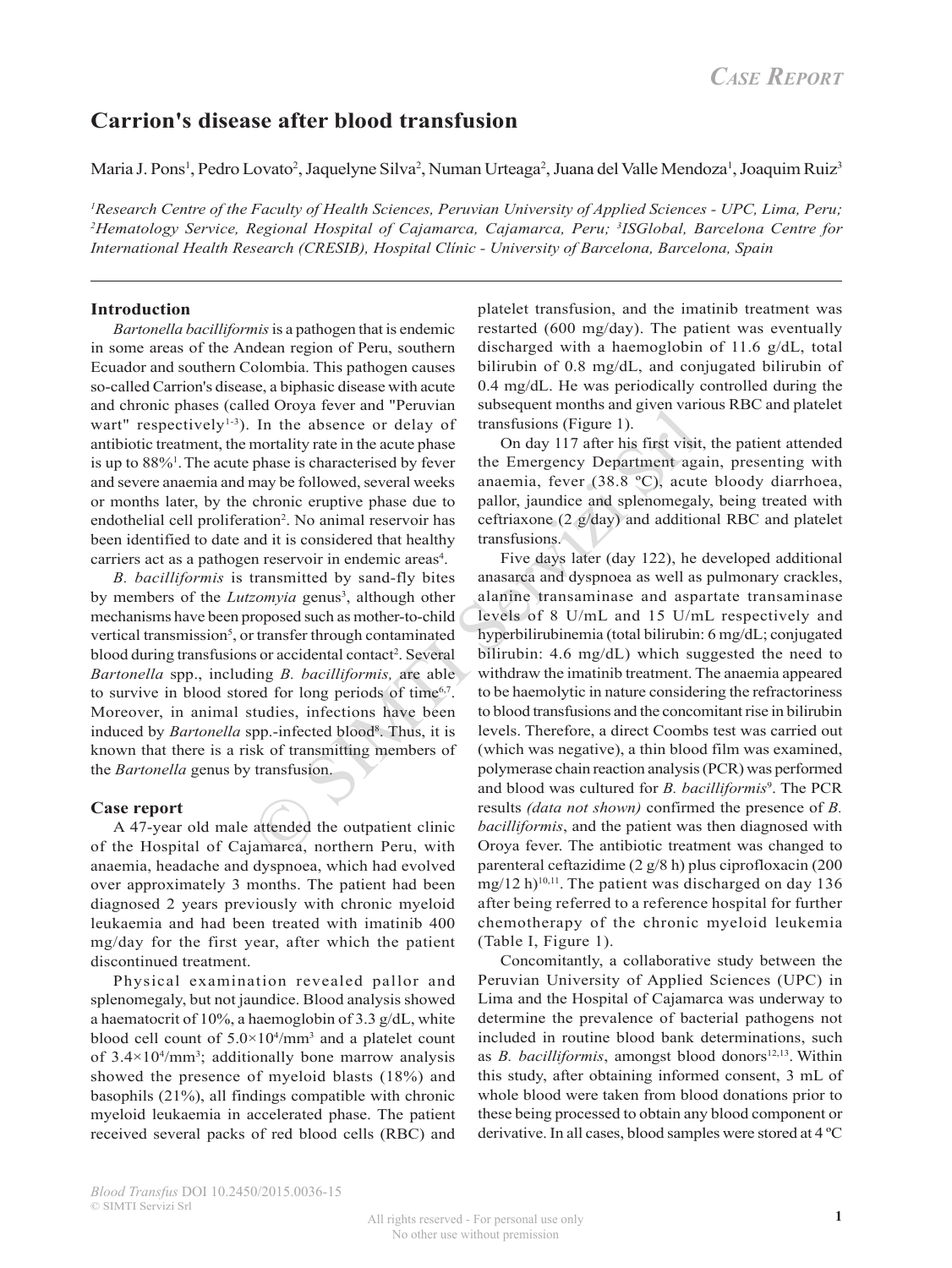| Date<br>(dd/mm/yyyy) | Day <sup>1</sup> | <b>WBC</b><br>$(\times$ mm <sup>3</sup> ) | <b>RBC</b><br>$({\times}10^6)$ | Ht                       | Hb                       | Plt<br>$(\times$ mm <sup>3</sup> ) | <b>Indirect bilirubin</b><br>(mg/dL) | <b>Total bilirubin</b><br>(mg/dL) | Coombs <sup>2</sup>          |
|----------------------|------------------|-------------------------------------------|--------------------------------|--------------------------|--------------------------|------------------------------------|--------------------------------------|-----------------------------------|------------------------------|
| 07/05/2014           | 117              | 8,600                                     | 1.4                            | 14                       | $\overline{a}$           | 12,000                             | $\overline{\phantom{a}}$             |                                   |                              |
| 09/05/2014           | 119              | 8,100                                     | 2.6                            | 22                       | $\overline{\phantom{a}}$ | 10,000                             | 3.3                                  | $\overline{\phantom{a}}$          | $\overline{\phantom{a}}$     |
| 11/05/2014           | 121              | $\overline{a}$                            | $\overline{\phantom{a}}$       | 14                       | $\overline{\phantom{a}}$ | $\overline{\phantom{a}}$           | $\overline{\phantom{a}}$             | $\overline{\phantom{0}}$          |                              |
| 12/05/2014           | 122              | 4,200                                     | 1.3                            | 12                       | 4.0                      | $\overline{a}$                     | 4.6                                  | 6.0                               | Negative                     |
| 13/05/2014           | 123              | $\overline{a}$                            | $\overline{\phantom{0}}$       | 10                       | 3.9                      | 7,000                              | $\overline{\phantom{a}}$             | $\overline{\phantom{a}}$          | $\overline{\phantom{0}}$     |
| 14/05/2014           | 124              | $\overline{\phantom{a}}$                  | $\overline{\phantom{0}}$       |                          | 5,3                      | $\overline{a}$                     | $\overline{\phantom{a}}$             | $\overline{\phantom{a}}$          | $\overline{\phantom{a}}$     |
| 16/05/2014           | 126              | $\overline{a}$                            | $\overline{a}$                 | 20                       | 6.5                      | 5,000                              | $\overline{\phantom{a}}$             | $\overline{\phantom{a}}$          | $\overline{a}$               |
| 17/05/2014           | 127              | 3,400                                     | 2.5                            | 22                       | 7.3                      | 10,000                             |                                      | $\overline{\phantom{a}}$          |                              |
| 18/05/2014           | 128              | $\overline{\phantom{a}}$                  | $\overline{\phantom{a}}$       | 24                       | 7.8                      | 15,000                             | 4.7                                  |                                   | $\overline{\phantom{0}}$     |
| 20/05/2014           | 130              |                                           | $\overline{\phantom{a}}$       | 32                       | 10.7                     | 5,000                              | 4.7                                  | 9.0                               | -                            |
| 21/05/2014           | 131              | $\overline{\phantom{a}}$                  | $\overline{\phantom{a}}$       | $\overline{\phantom{0}}$ | 9.8                      | 8,000                              | $\overline{\phantom{a}}$             | $\overline{\phantom{a}}$          | $\qquad \qquad \blacksquare$ |
| 22/05/2014           | 132              |                                           | $\overline{a}$                 |                          | 10.7                     | $\overline{\phantom{a}}$           | 4.0                                  | 6.7                               |                              |
| 23/05/2014           | 133              | $\overline{\phantom{0}}$                  | $\overline{\phantom{a}}$       | 30                       | 9.8                      | 10,000                             |                                      | $\overline{a}$                    | $\qquad \qquad \blacksquare$ |
| 25/05/2014           | 135              | $\overline{\phantom{a}}$                  | $\overline{\phantom{a}}$       | 27                       | 9.0                      | 5,000                              | 2.1                                  | 3.5                               | -                            |
| 26/05/2014           | 136              | 1,800                                     | 3.1                            | 27                       | $\overline{\phantom{a}}$ | 15,000                             |                                      | $\overline{\phantom{a}}$          | $\overline{\phantom{0}}$     |

Table I - Clinical data during the patient's admission for Oroya fever.

1 Day after admission; 2 Direct Coombs' test; WBC: white blood cells; RBC: red blood cells; Ht: haematocrit; Hb: haemoglobin; Plt: platelets.



#### **Figure 1 -** The patient's clinical course.

No units are presented in the Y axis; the units corresponding to each parameter are indicated in the legend. Arrows indicate the contaminated transfusion, the admission due to Oroya fever and the subsequent discharge. The markers in the lines indicate the days on which the specific parameter was measured. RBC: red blood cells (packs transfused); PU: platelets units transfused; Hb: haemoglobin levels; BI: indirect bilirubin; BT: total bilirubin; Plt: platelets; CTX: cefotaxime; CAZ: ceftazidime; CIP: ciprofloxacin.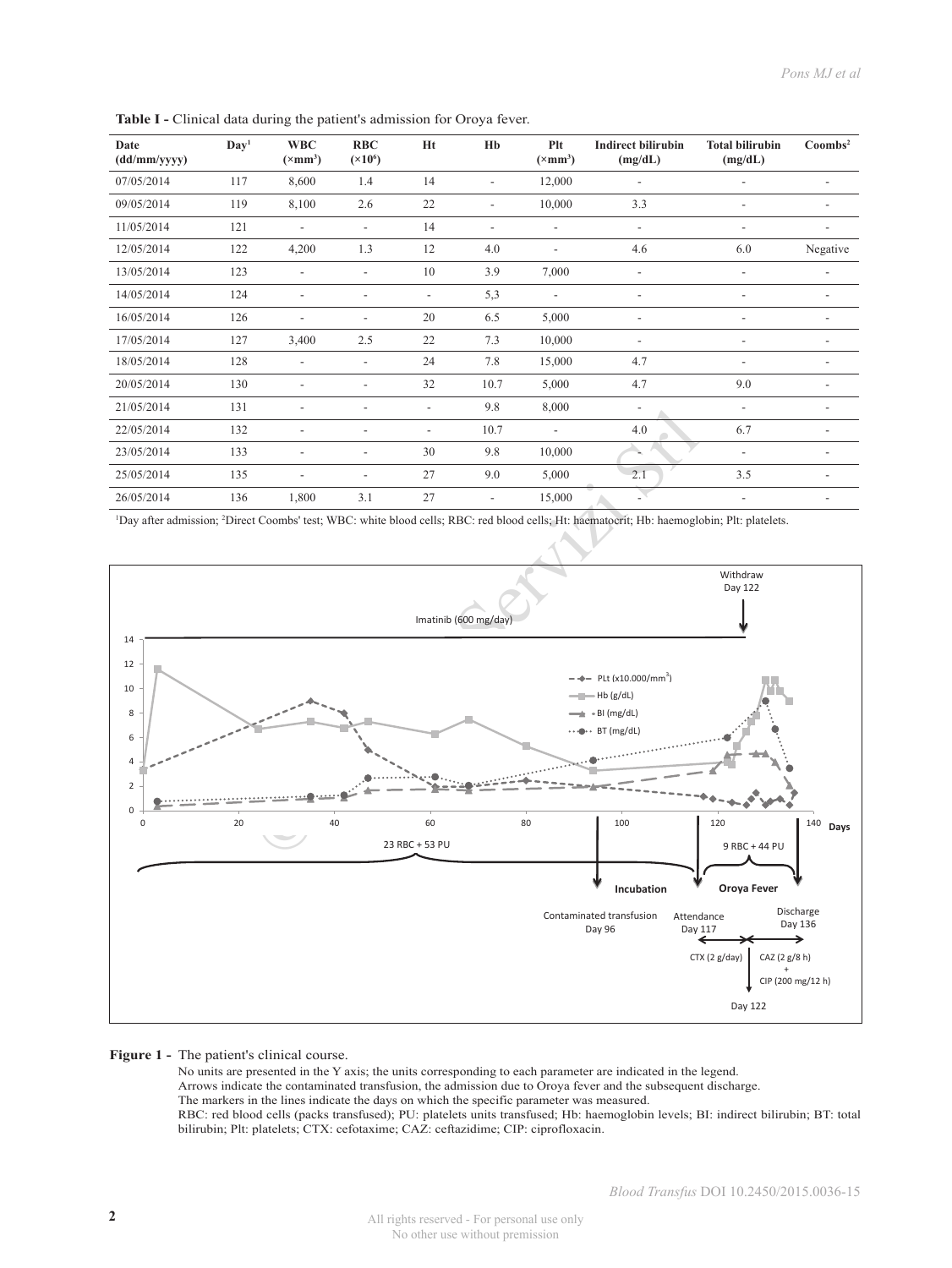for a maximum of 1 week in the Hospital of Cajamarca prior to being sent to UPC.

This study revealed the presence of *B. bacilliformis*  in a blood donation from which platelets were obtained. These platelets were transfused to the above described patient 21 days prior (day 96) to admission to hospital with symptoms of Oroya fever.

## **Discussion**

Although blood transfusion is considered to be one of the mechanisms of transmitting *B. bacilliformis*, to the best of our knowledge such transmission has only been described once<sup>14</sup>. In 1972 it was reported that a neonate died of Oroya fever after a blood transfusion from a family member living in an area in which *B. bacilliformis* was endemic. Although vertical transmission has been proposed<sup>5</sup>, the mother did not have a previous *Bartonella* infection<sup>14</sup>. With regards to transfusionrelated transmission of other *Bartonella* spp*.*, it was suspected that *B. henselae* had been transmitted by transfusion, but the fact was not firmly established<sup>15</sup>. Similarly, Scolfaro *et al*. 16 reported possible transmission of *B. henselae* by a transplant, although natural infection could not be ruled out.

Although *B. bacilliformis* infects RBC, the presence of this bacterium in a platelet concentrate is not surprising, because of the presence of bacteria outside of erythrocytes, and because the risk of transmitting bacterial infections by platelet concentrate transfusion is higher than that associated with the transfusion of RBC or other blood components. Indeed, platelet transfusions account for 87% of all blood transfusion-related bacterial infections $17$ .

In the present case, possible natural infection by a sand-fly bite cannot be ruled out, as the patient lived close to endemic areas. Although to the best of our knowledge the patient had not travelled out of Cajamarca city and thus had not been exposed to endemic areas, we want to be cautious on this point and consider that the patient may not have mentioned possible short journeys to nearby areas when interviewed. However, the facts that a platelet transfusion was contaminated with this microorganism and that the time elapsed from the transfusion to the emergency room visit was compatible with the incubation time $11$  strongly suggest transfusionrelated transmission.

Prior to the contaminated transfusion, the patient had marked decreases in platelet count (day 40 onwards) and haemoglobin concentration (between days 80 [5.3 g/dL] and 94 [3.3 g/dL]). Although these facts might support a natural *B. bacilliformis* infection established before the contaminated platelet transfusion, the general health status of the patient must be taken into account in addition to the fact that alterations in

RBC count (and thus in haemoglobin) and/or platelet count are common in the accelerated phase of chronic myeloid leukaemia. Additionally, the rise in bilirubin concentration occurred after the aforementioned transfusion, suggesting that the haemolytic anaemia may have arisen as a consequence of it.

Peruvian national legislation related to blood banks includes the obligation to screen for the presence of human immunodeficiency virus, human T-lymphotropic viruses 1 and 2, hepatitis B and C viruses, *Trypanosoma cruzi* and *Treponema pallidum*, while detection of other pathogens such as *B. bacilliformis* or *Plasmodium* spp. is only considered in Peruvian blood banks in endemic  $area<sup>12,13</sup>$ 

For the diamsinsion has the Captamac acpeanate diversion and the red in the red in the red in the red in the red in the red in the red in the red in the red in the red in the red in the red in the red in the red in the re Carrion's disease is not distributed uniformly in the Cajamarca Department, being restricted to specific endemic areas, because of the Department's size (more than 35,000 km2 ) and great climatic diversities. The Hospital of Cajamarca is located in the capital of the Cajamarca Department, an urban area considered free of *B. bacilliformis*. Consequently routine screening in the hospital only tests for the seven pathogens specified in Peruvian national legislation $12,13$ . Thus, in order to avoid transfusion risks, potential donors in the blood bank of the Hospital of Cajamarca are interviewed and those living in specific, endemic areas are not accepted as donors, because of the difficulties in making a correct  $diagonosis<sup>3,9</sup>$ .

*B. bacilliformis* is a fastidious, slow-growing microorganism, requiring blood-enriched media, a temperature of 28-30 °C, and 5%  $CO_2$  in order to grow9 : bacterial cultures are not, therefore, useful for diagnosing *B. bacilliformis* infection, as in the present case, in which no positive cultures were obtained after 5 months. In endemic areas techniques such as microscopy are often used; this has a diagnostic sensitivity ranging from 24 to  $36\%$  in patients with Oroya fever<sup>3</sup>, but has little utility in the case of asymptomatic carriers because of the low bacterial burden<sup>18</sup>. Molecular tools, such as PCR, which are often not available in endemic areas, provide better results but seem to have only limited value for detecting asymptomatic carriers<sup>9,19</sup>. There is a need for techniques with greater sensitivity, which could be used routinely in blood banks in endemic areas.

We found *B. bacilliformis* in a transfusion sample, thus demonstrating the potential risk of transfusion-related transmission, and highlighting the fact that a contaminated transfusion may be performed in a non-endemic area. This may be related to human travel, with inhabitants from endemic areas settling in non-endemic areas or inhabitants from non-endemic areas travelling to endemic ones. Such travel may facilitate the development of asymptomatic, *B. bacilliformis* carriers as blood donors and it should be taken into account that there are no data regarding the